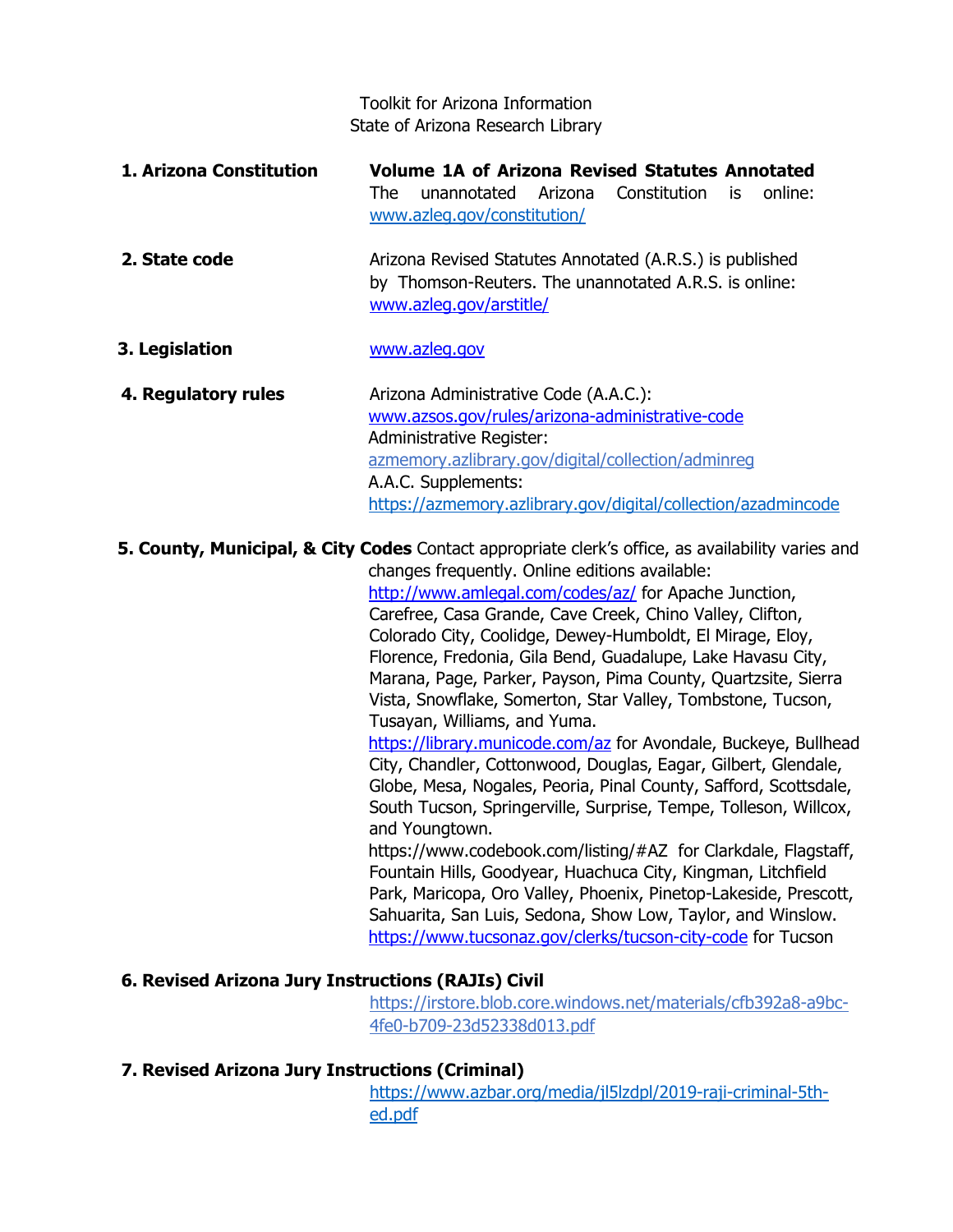| 8. | <b>Legal Forms</b>    | https://subscriptions.uslegalforms.com/gale/forms.html<br>For cases in court, check the court's website. Here are examples:<br>https://www.azcourts.gov/selfservicecenter/Forms<br>https://superiorcourt.maricopa.gov/llrc/<br>https://www.sc.pima.gov/law-library/forms/<br>http://justicecourts.maricopa.gov/Forms/ |
|----|-----------------------|-----------------------------------------------------------------------------------------------------------------------------------------------------------------------------------------------------------------------------------------------------------------------------------------------------------------------|
|    |                       | https://www.jp.pima.gov/Forms/Forms.html                                                                                                                                                                                                                                                                              |
|    | 9. State court cases: | Arizona Reports and Pacific Reporter                                                                                                                                                                                                                                                                                  |
|    |                       | Arizona Supreme Court opinions online 1998 to present:                                                                                                                                                                                                                                                                |
|    |                       | https://www.azcourts.gov/opinions                                                                                                                                                                                                                                                                                     |
|    |                       | Court of Appeals Div. I:                                                                                                                                                                                                                                                                                              |
|    |                       | https://www.azcourts.gov/coa1/Division-One                                                                                                                                                                                                                                                                            |
|    |                       | Court of Appeals Div. II:                                                                                                                                                                                                                                                                                             |
|    |                       | https://www.appeals2.az.gov/ODSPlus/recentdecisions.cfm                                                                                                                                                                                                                                                               |

| <b>10. Links to local AALL chapter</b> | There is no local AALL chapter. Contact AALL at |
|----------------------------------------|-------------------------------------------------|
|                                        | aallnet.org or aallnet.org/community/chapters/  |

**11.Referral resources** Arizona Bar Foundation: www.azlawhelp.org Certified legal document preparers: www.azcourts.gov/Portals/26/LDPDirectory8-9-2016.pdf Nonlawyer Legal Service Providers: <https://www.azcourts.gov/accesstolegalservices/Questions-and->Answers/abs

# **12.Databases and library collections online**

<https://azlibrary.gov/dazl/online-reference-resources> http://azmemory.azlibrary.gov/digital/

# **13. Library of Congress guides to law**

Arizona information <http://www.loc.gov/law/help/guide/states/us-az.php> Federal information http://www.loc.gov/law/help/guide/federal.php

**14. Law libraries State of Arizona Research Library** Polly Rosenbaum Library & Archives Building 1901 West Madison Phoenix, AZ 85009 Hours: M-F, 8 a.m. – 5 p.m. Phone: 602-926-3870 Website: www.azlibrary.gov Ask a Question: http://azsos.libanswers.com/form.php?queue\_id=2130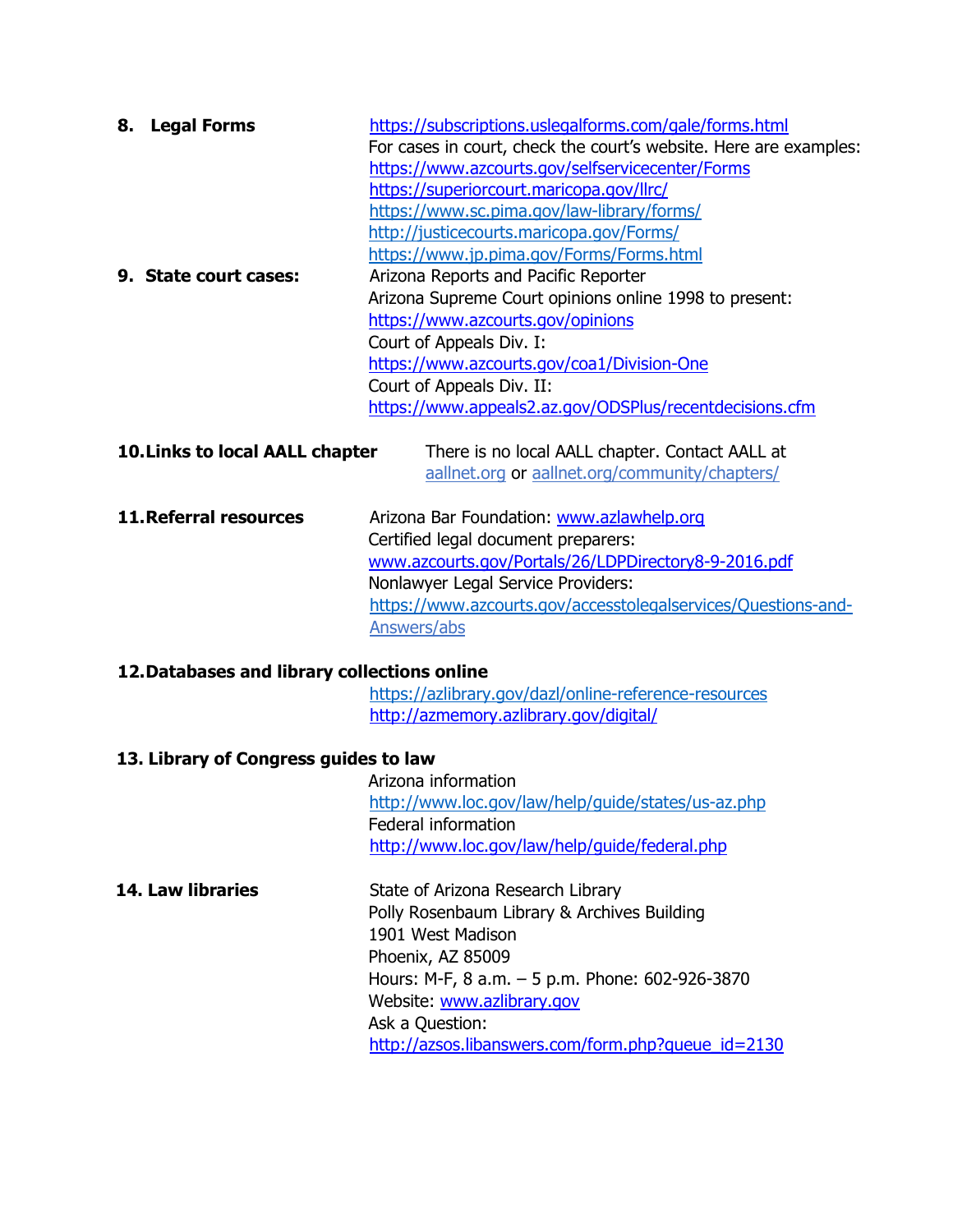Arizona State University, John J Ross-Blakley Law Library 111 E Taylor St., suite 348 Phoenix, AZ 85004-4467 Hours: Check website Phone: 480-965-6144 Email: law.reference@asu.edu Website: https://web.law.asu.edu/library/RossBlakleyLawLibrary.aspx

Pima County Law Library 110 West Congress, Room 256, Tucson, AZ 85701-1317 Hours: M-F, 8 a.m.-5 p.m. Phone: (520) 740-8456 E-mail: lyoder@sc.pima.gov Website: http://www.sc.pima.gov/?tabid=60

Superior Court Law Library Resource Center (Maricopa County) 101 West Jefferson, Phoenix, AZ 85003 Hours: M-F 7:30 a.m.-5 p.m. Phone: (602) 506-7353 E-Mail: services@bazmc.maricopa.gov Website: https://superiorcourt.maricopa.gov/llrc/law-library/

University of Arizona James E. Rogers College of Law Daniel F. Cracchiolo Library 1201 E. Speedway Blvd. Tucson, AZ 85721 Hours: check website Phone: (520) 621-5455 Website:<http://lawlibrary.arizona.edu/>

Check the website of county superior courts for additional law libraries that are open to the public.

### **15. Federal depository libraries in Arizona**

State of Arizona Research Library 1901 West Madison, Phoenix, AZ 85009. Regional (full) depository Phone: (602) 926-3870; Web site: http://www.azlibrary.gov

Apache Junction Public Library 1177 North Idaho Road Apache Junction, AZ 85119-2822 FDLP Basic Collection Phone: (480) 474-8555 Web site: http://www.ajpl.org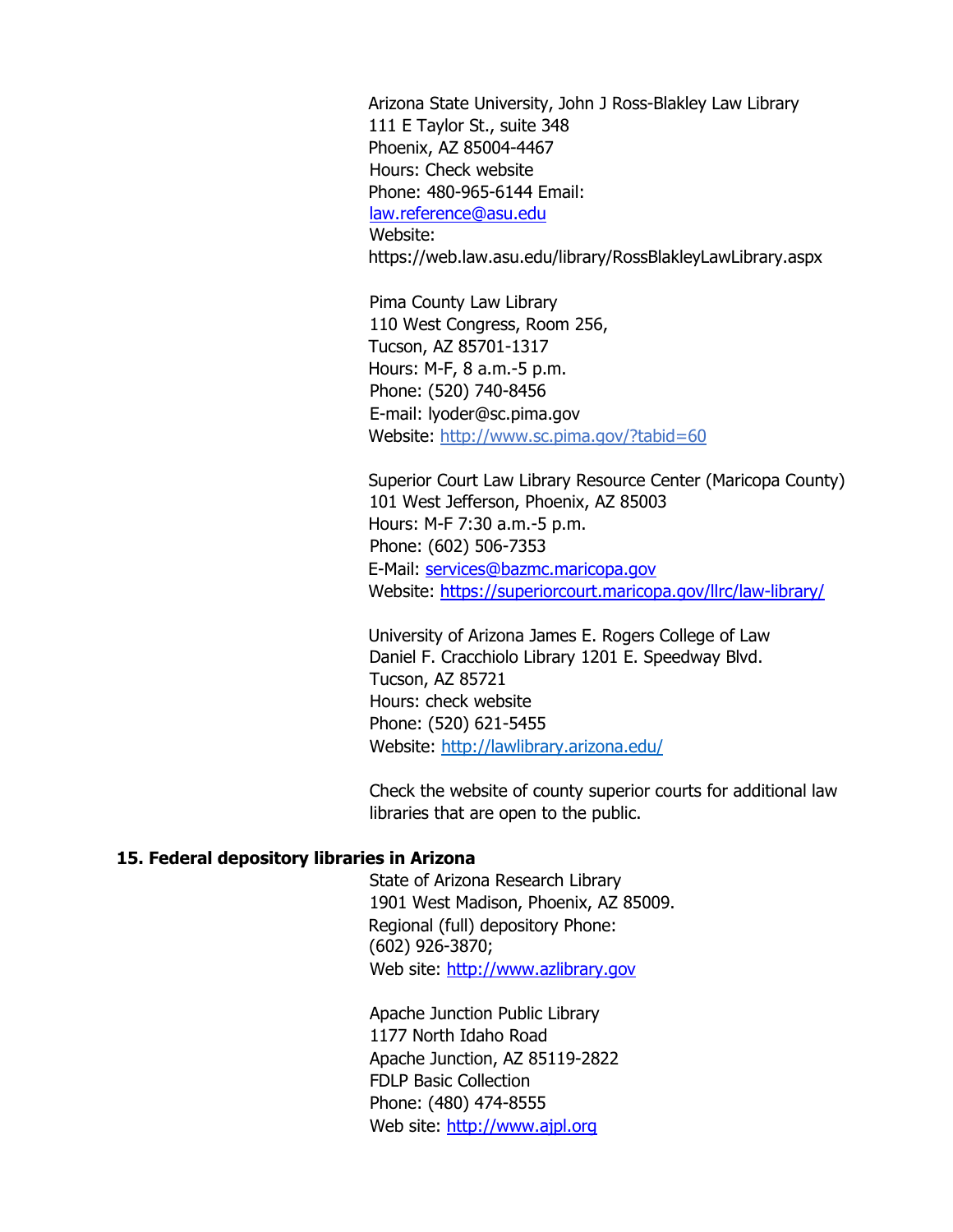Arizona State University West Campus, Fletcher Library 4701 West Thunderbird Road Phoenix, AZ 85306 Phone: (602) 543-5525. Website: https://lib.asu.edu/govdocs

Arizona Western College, Academic Library PO Box 929 Yuma, AZ 85366-0929 Location: 2020 South Avenue 8 E Yuma, AZ 85365 FDLP Basic Collection Phone: (928) 344-7777 Website: http://www.azwestern.edu/library

Central Arizona College, Signal Peak Campus Library 8470 North Overfield Road, Coolidge, AZ 85228-9779 Phone: (520) 494-5286 Website: http://www.centralaz.edu/library/library.htm

Northern Arizona University Cline Library Box 6022 Flagstaff, AZ 86011-6022 Location: 1001 South Knoles Drive, Building 8 Phone: (928) 523-2173 Website: http://www.nau.edu/library/

Northland Pioneer College, Little Colorado Campus Library P O Box 610 Holbrook, AZ 86025-0610 Location: 1400 East Third Street Winslow, AZ 86047-4404 Phone: (928) 289-6520 Website: http://www.npc.edu/library

Phoenix Public Library, Burton Barr Central Library 1221 North Central Avenue, Phoenix, AZ 85004-1867 Phone: (602) 262-4636 Website: http://www.phoenixpubliclibrary.org/